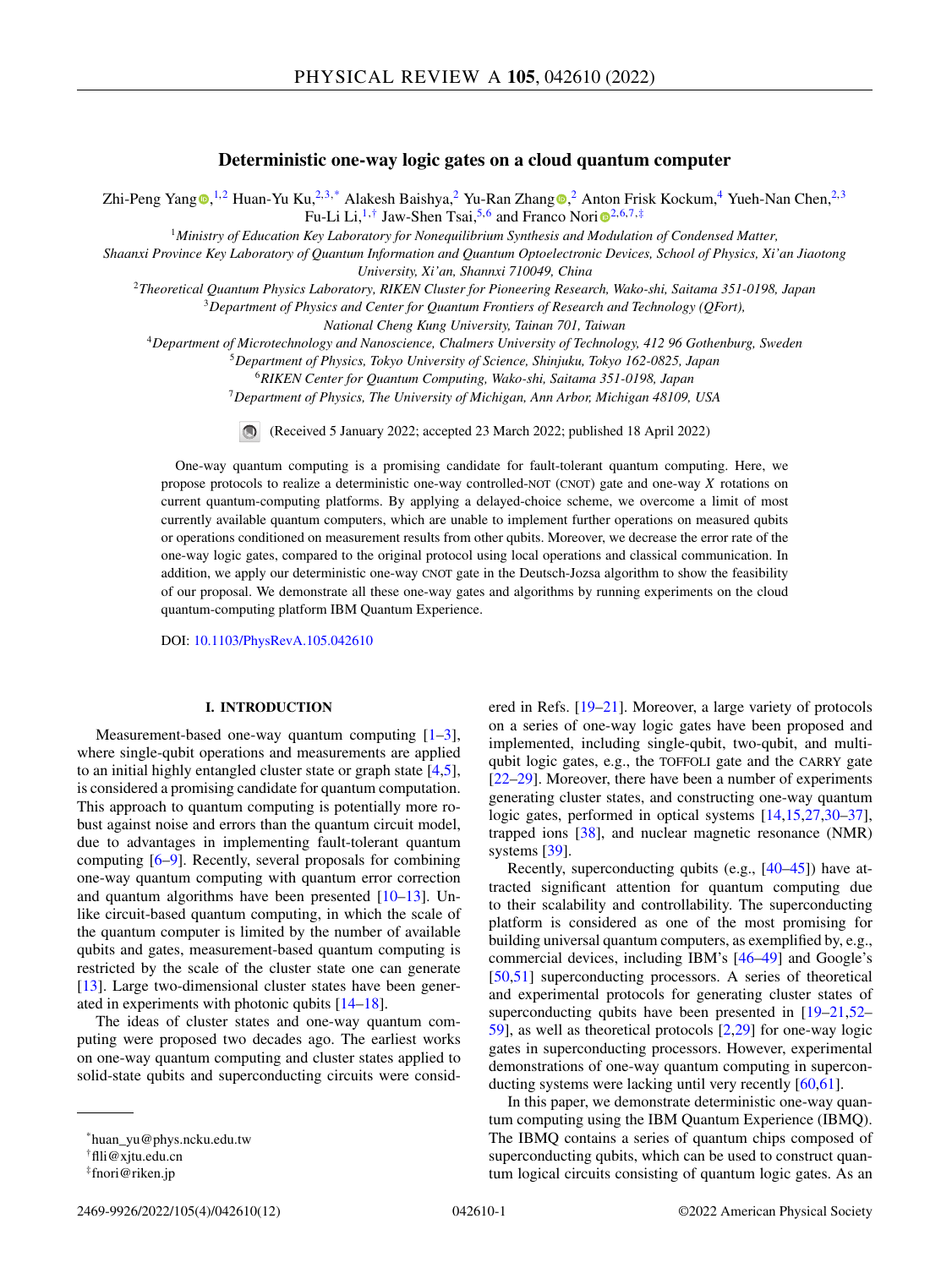<span id="page-1-0"></span>

FIG. 1. Circuits for (a) a classically conditioned (the double line corresponds to classical communication) operation *U* and (b) the delayed-choice approach for the same operation. We consider a situation where *U* only acts on the second qubit when the outcome of the measurement on the first qubit is 1. For such  $U$ , these two circuits yield the same outcome.

on-cloud quantum computing service, IBMQ provides users with a powerful platform for experimentally implementing not only fundamental quantum phenomena [\[62–65\]](#page-11-0) but also quantum information processing tasks [\[47,49,](#page-10-0)[66–70\]](#page-11-0). However, until very recently [\[71\]](#page-11-0), due to the limitation of the physical structure of the IBMQ chips, they did not provide sufficient functionality to directly test many concepts of oneway quantum logic gates. For instance, the IBM devices were not able to enact qubit operations conditioned on the results of qubit measurements. To the best of our knowledge, this remains the case for other quantum-computing systems.

We therefore introduce a protocol based on replacing the quantum operations conditioned on the measurement results [the "local operations and classical communication" (LOCC) approach] with delaying the choice of the measurement (the delayed-choice approach; see Fig. 1). Although we need additional entangling gates to implement this delayed-choice approach, it opens the way for experimental tests of many important concepts in one-way quantum computing.

We experimentally construct a deterministic one-way twoqubit gate [the one-way controlled-NOT (CNOT) gate] and also use it to implement the Deutsch-Jozsa (DJ) algorithm [\[72,73\]](#page-11-0) on a five-qubit chip called IBMQ Lima. Note that here "deterministic" means that the one-way logic gate has a fixed output; for a "nondeterministic" one-way logic gate, a feedforward operation is required after measuring and obtaining the output. In the following, as we are not going to discuss nondeterministic one-way logic gates, for brevity we will omit "deterministic."

For the one-way CNOT gate, the measurement bases on the cluster state are fixed, while for most single-qubit one-way logic gates the measurement bases of one subsystem are determined by the measurement results from another subsystem (LOCC). Therefore, implementing a one-way logic gate requires performing measurements at different times, and the feedback of measurement results can also introduce errors [\[1,2\]](#page-9-0). By applying the delayed-choice method, one-way logic gates can be achieved with simultaneous measurements on the entire cluster state. We can thus significantly decrease the errors from measurements and feedback operations. As an explicit example, we investigate the one-way *X*-rotation gate. With our approach, superconducting qubits become more amenable to one-way quantum computing.

This paper is organized as follows. In Sec. II, we introduce the replacement of the quantum operation conditional on the classical measurement result with delayed choice of the measurement. With this approach, we can experimentally realize a



FIG. 2. Schematic illustration of the setup for the one-way CNOT gate. The full system consists of four qubits. Qubits  $Q_1$ ,  $Q_3$ , and  $Q_4$ act as the input target state, the output target state, and the control, respectively. The arrows represent standard controlled-Z gates, which start at the control qubit and end at the target qubit.

one-way CNOT gate. We also apply the one-way CNOT gate in the DJ algorithm on the five-qubit IBMQ Lima. In Sec. [III,](#page-5-0) we show the advantage of considering the delayed choice of the measurement and experimentally present the one-way *X*-rotation gate. Finally, in Sec. [IV,](#page-6-0) we briefly summarize our results and discuss limitations for the possibility of developing one-way quantum computing on quantum processors.

### **II. CONSTRUCTION AND APPLICATION OF THE ONE-WAY CNOT GATE**

#### **A. The standard one-way CNOT gate**

We start by briefly recalling how to construct the cluster state for implementing a one-way CNOT gate  $[1,2]$ . The system, consisting of four qubits  $(Q_1, Q_2, Q_3, \text{ and } Q_4; \text{see Fig. 2}),$ is first prepared in the state

$$
|\Psi\rangle_{\text{in}}^{\text{CNOT}} = |\psi\rangle_1|+_x\rangle_2|+_x\rangle_3|\phi\rangle_4,\tag{1}
$$

where  $|\pm_{x}\rangle$  is the eigenstate of the Pauli *X* matrix with the eigenvalue  $\pm 1$ . The subscripts in Eq. (1) are used to denote the physical qubits. Here,  $|\psi\rangle_1$  and  $|\phi\rangle_4$  are the input target state and control state, respectively, of the CNOT gate, while *Q*<sup>3</sup> plays the role of the output target state. More specifically, if  $|\phi\rangle_4 = |1\rangle_4$ , the *X* operation is carried out on the "transferred" state  $|\psi\rangle_3$ .

The above initialization process can be achieved by implementing suitable single-qubit logic gates. After the initialization, we sequentially apply a series of controlled-Z (CZ) gates  $C_Z^{(12)}$ ,  $C_Z^{(23)}$ , and  $C_Z^{(24)}$  to prepare the cluster state [\[2](#page-9-0)[,29\]](#page-10-0). Here,  $C_Z^{(ij)}$  represents a CZ gate with *i* and *j* labeling the control and target qubits, respectively. The full initialization circuit is shown in the left part of Fig.  $3(a)$ .

After constructing the cluster state, we simultaneously measure *X* on  $Q_1$  and  $Q_2$  with the results  $s_1$  and  $s_2$ , respectively. Here, we use the notation  $s_i = 0$  ( $s_i = 1$ ) to denote the corresponding outcome of the *i*th qubit with the eigenvalue +1 (−1) of the Pauli *X* matrix. Finally, to realize deterministic one-way quantum computing, a feedforward operation,

$$
U_{\Sigma}^{\text{CNOT}} = Z_3^{s_1+1} X_3^{s_2} \otimes Z_4^{s_1},\tag{2}
$$

is applied on  $Q_3$  and  $Q_4$ . Here,  $\alpha_j$  ( $\alpha = X, Y, Z$ ) denotes the corresponding Pauli operation acting on qubit *j*. Each operation in Eq. (2) is conditioned on the measurement results, which are transferred with classical communication. Note that for implementing the one-way CNOT gate the measurement bases of the subsystems are always fixed.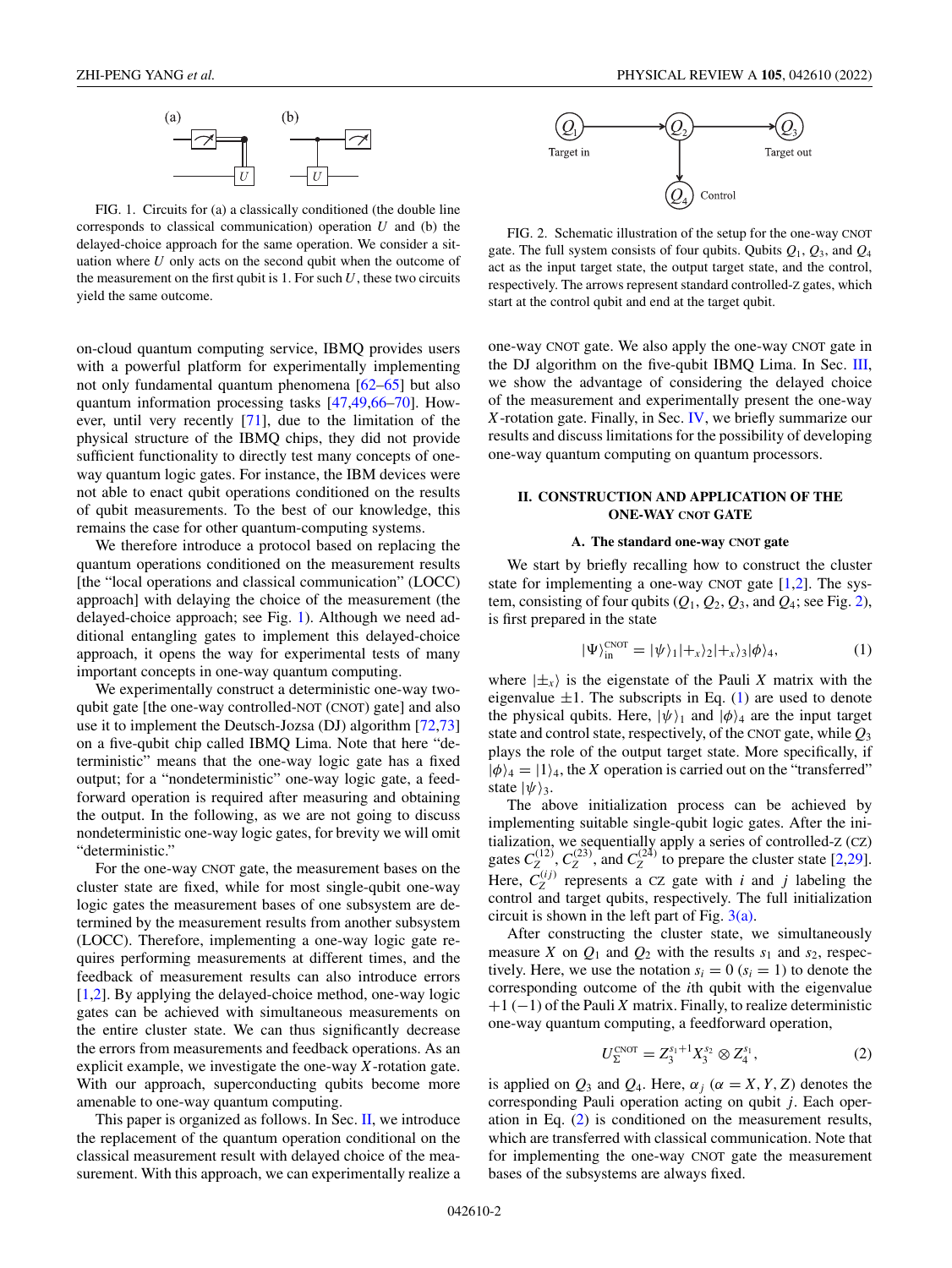<span id="page-2-0"></span>

FIG. 3. (a) The circuit for constructing the delayed-choice one-way CNOT gate on the IBMQ Lima with the first and fourth qubits being the input target and the control, respectively. The output target is the third qubit. Here the SWAP gates or ISWAP gates are inserted due to the limited connectivity of the IBMQ Lima. (b) The gate decomposition of the SWAP gate and the ISWAP gate into CNOT gates (the native two-qubit gate of IBMQ devices) and single-qubit gates.

# **B. Construction of the delayed-choice one-way CNOT gate with IBMQ Lima**

In this section, we experimentally implement the delayedchoice one-way CNOT gate using the IBMQ Lima, which is a five-qubit chip having a similar layout as Fig. [2,](#page-1-0) with another ancilla qubit  $Q_5$  added below  $Q_4$ . The circuit for the one-way CNOT gate on IBMQ Lima is shown in Fig. 3.

Although the standard method of realizing a one-way gate can be experimentally implemented in many physical systems, including optical systems, trapped ions, and NMR [\[27,30,32–](#page-10-0) [39\]](#page-10-0), superconducting systems like IBMQ could not (until very recently [\[71\]](#page-11-0)) directly apply the same strategy to achieve a one-way CNOT gate, due to a major limitation: Conditional operations, based on classical transfer of readouts, are forbidden. These "missing" functions prohibit the feedforward operation. To overcome these limitations, we apply the quantum delayed-choice method to replace the classical conditional operations.

In general, the quantum delayed-choice approach enables us to create a superposition of eigenstates, corresponding to all the possible readouts, and the superposed state collapses to the required eigenstate after the measurement operations. In this way, classical conditional operations can be replaced by CZ or CNOT operations, which are available on IBMQ devices. By relaxing the requirement that all operations following the initial entangling step should be single-qubit gates and measurements, we can now test many concepts and applications in the current IBM devices. Moreover, we can also analyze the effect of the error mitigation on the one-way computation (see also the later example). We note that the delayed-choice approach does not make any additional assumption of functionality for one-way quantum computing on the superconducting platform, since all the required operations can be carried out before measuring any qubit, such that we can consider this as a part of the cluster-state generation.

We now describe in detail the circuit model for the delayedchoice one-way CNOT operation. As mentioned above, the cluster state can be constructed by sequentially applying  $C_Z^{(12)}$ ,  $C_Z^{(23)}$ , and  $C_Z^{(24)}$  on the initial state given in Eq. [\(1\)](#page-1-0). Before the delayed-choice operation, we first perform the Hadamard gate on  $Q_1$  to transfer the measurement basis from *Z* to *X*. Then, a SWAP or ISWAP gate is applied to exchange the quantum states of  $Q_1$  and  $Q_2$ , due to the architecture of IBM Lima.

Note that a SWAP gate can be decomposed into three CNOT gates, while an ISWAP gate is constructed by two CNOT gates and four single-qubit gates, as shown in Fig.  $3(b)$ . In this way, we can decrease the gate error by replacing SWAP gates with ISWAP gates, because the CNOT gate in general introduces more error than single-qubit gates.

Next, we implement the delayed choice of  $U_1 = Z_3^{s_1+1}$  and  $U_3 = Z_4^{s_1}$ , by applying  $C_Z^{(23)}$  followed by  $Z_3$ , and  $C_Z^{(24)}$ , respectively. After the delayed choice of  $U_1$  and  $U_3$ , the inverse of the SWAP or ISWAP operation is performed on *Q*<sup>1</sup> and *Q*2. Finally, a Hadamard gate, following the delayed choice of  $U_2 = X_3^{s_2}$ , is implemented.

To study whether ISWAP gates can reduce the noise from gate errors and the intrinsic environment interaction, we consider three different scenarios: (i) the delayed-choice one-way CNOT gate with SWAP gates, (ii) the delayed-choice one-way CNOT gate with ISWAP gates, and (iii) the delayed-choice oneway CNOT gate with ISWAP gates and error mitigation.

Here, we use the simplest error mitigation method provided by IBMQ [\[48](#page-10-0)[,74–77\]](#page-11-0). In short, before experimentally implementing the delayed-choice CNOT gate, we test the results of *Z* measurements with the inputs being its eigenstates. The difference between ideal and tested results provides an error matrix which is used for error mitigation.

The experimental results from IBMQ Lima are presented in Fig. [4.](#page-3-0) To increase the transparency of the results, postprocessing is performed by summing the results of  $Q_1$  and  $Q_2$ ,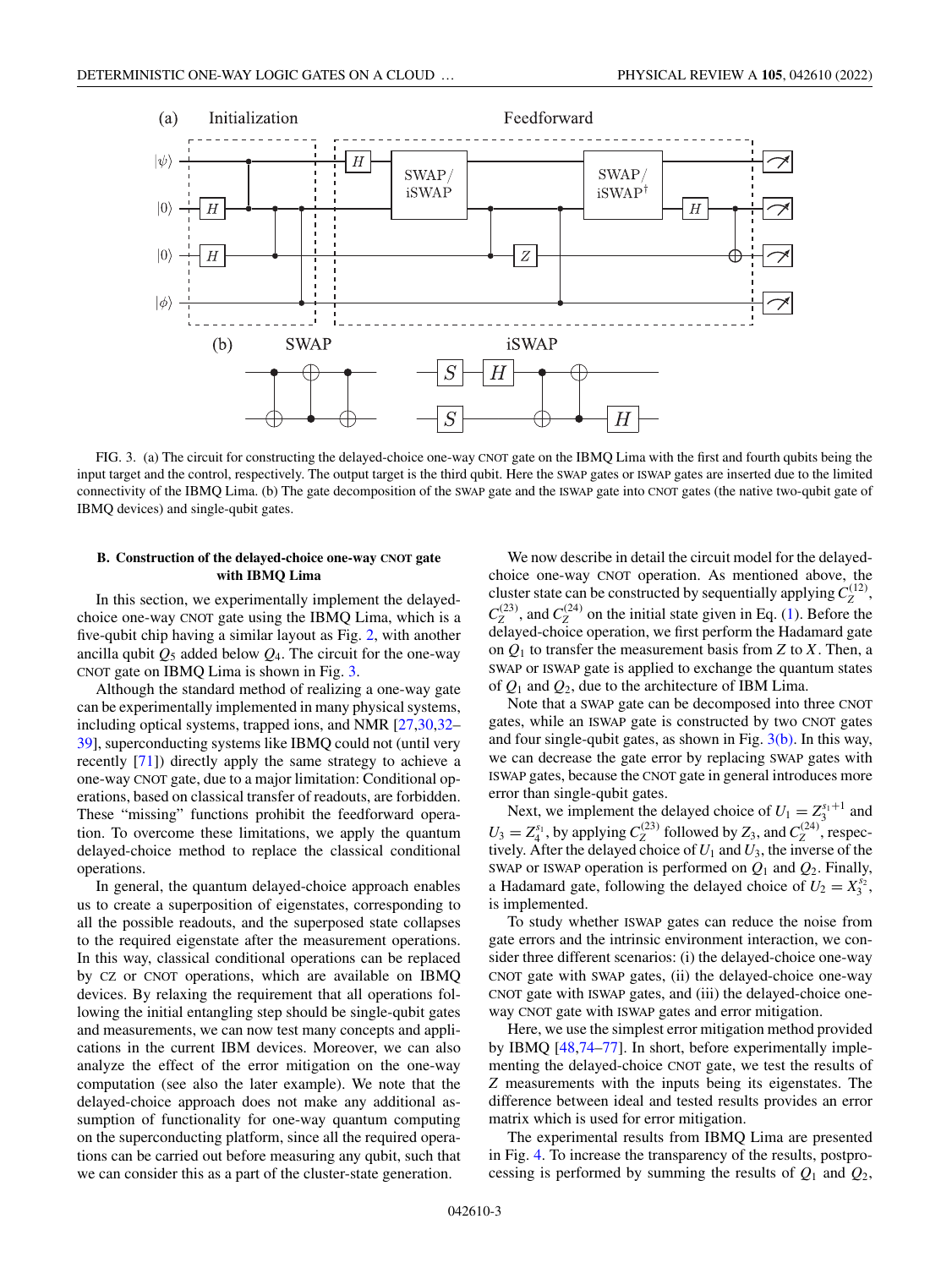<span id="page-3-0"></span>

FIG. 4. Results of the one-way CNOT gate with inputs  $|0\rangle$  (target) and  $|1\rangle$  (control). The theoretical prediction of the output after the postprocessing is  $|11\rangle$ . The blue, red, and black bars correspond to using SWAP, ISWAP, and ISWAP with error mitigation, respectively.

because (i) theoretically the results of  $Q_1$  and  $Q_2$  are uniform in the delayed-choice one-way CNOT gate and (ii)  $Q_3$  and *Q*<sup>4</sup> play the roles of the output of the target qubit and the controlled qubit, respectively, in the standard CNOT gate. In other words, we only need to access the results of  $Q_3$  and  $Q_4$  to see whether the delayed-choice one-way CNOT gate functions successfully.

Here, we only consider the case where the inputs of the control qubit and the target qubit are  $|1\rangle$  and  $|0\rangle$ , respectively. Thus, the output of the target qubit should be  $|1\rangle$ . The experimental results for all the different inputs are shown in Appendix [A.](#page-7-0) We find that the experimental result with ISWAP gates outperforms the one with SWAP gates, which we expected since the sequence with ISWAP gates is less likely to introduce errors, as discussed above. Moreover, the error mitigation further improves the experimental results. In addition, we also apply quantum process tomography to compute the gate fidelity in terms of the Choi representation, namely,

$$
F(G_1, G_2) = \text{tr}(\sqrt{\sqrt{\rho_{G_1}} \rho_{G_2} \sqrt{\rho_{G_1}}})^2, \tag{3}
$$

where

$$
\rho_{G_i} = (\mathbb{1} \otimes G_i)|\Psi\rangle\langle\Psi| \tag{4}
$$

is the Choi state of the quantum operation  $G_i$  with  $|\Psi\rangle =$  $\sum_i 1/\sqrt{d}$  *ii* being the maximally entangled state. Here, *d* is the dimension of the local system. The experimental fidelities are, respectively, 0.804, 0.808, and 0.857, for the three different scenarios.

The device parameters of the IBMQ Lima superconducting processor used in our experiment are as follows. The average  $T_1$  and  $T_2$  of IBMQ Lima are 95.86 and 99.21  $\mu$ s, which represents the energy decay time and dephasing time of the qubits, respectively. The average two-qubit gate error rate  $\lambda$ (also called the two-qubit Clifford gate error rate) and gate time are approximately 1.1% and 405 ns, respectively. The average readout error is approximately 3% with a readout time around  $5 \mu s$ . In our simulation model, the error, introduced by the two-qubit gate, plays a significant role in our system. This is because the gate time and gate error of the two-qubit gate are both one order of magnitude greater than those of the single-qubit gates. We note that these parameters vary over time, and the details of the parameters used in this paper are presented in Appendix [A.](#page-7-0)

Here, we analyze each aforementioned error by some well-established models. We note that each model within our analysis is also used in the quantum assembly (QASM) simulator provided by the IBMQ library. The impact of qubit decoherence on the system obeys the quantum master equation:

$$
\frac{d\rho}{dt} = \sum_{i=1}^{4} \frac{\kappa_1^i}{2} \left[ 2\sigma_-^i \rho \sigma_+^i - \sigma_+^i \sigma_-^i \rho - \rho \sigma_+^i \sigma_-^i \right] + \sum_{i=1}^{4} \frac{\kappa_\phi^i}{4} \left[ 2\sigma_z^i \rho \sigma_z^i - 2\rho \right],\tag{5}
$$

where  $\rho$  is the density matrix,  $\sigma^i_+$  ( $\sigma^i_-$ ) denotes the creation (annihilation) operator, and  $\sigma_z^i$  represents the Pauli *Z* operator. Here, the parameters  $\kappa_1^i = 1/T_1^i$  and  $\kappa_\phi^i = 1/T_\phi^i$ are determined by the relaxation and pure dephasing times, respectively, where  $1/T_2 = 1/(2T_1) + 1/T_\phi$ . The delayedchoice one-way CNOT gates with SWAP gates and ISWAP gates require 12 and 10 two-qubit gates, respectively, and all the qubits are measured simultaneously. Thus, taking readout time into consideration, the total time to carry out the one-way CNOT gate is approximately  $10 \mu s$ . This brings the system a decoherence error rate of around 4%.

Here, we consider the effect of the gate error. In the quantum assembly simulator, the gate error of an *n*-qubit gate is described by an *n*-qubit depolarization error:

$$
E_G(\lambda_G)\rho = (1 - \lambda_G)\rho + \lambda_G \frac{I}{2^n},
$$
\n(6)

where  $\lambda_G$  is the error rate. Inserting the number of CNOT gates and the two-qubit error rate, we obtain a error of approximately 10%. We note that the gate error is deduced from randomized benchmarking [\[78,79\]](#page-11-0), where the two-qubit gate error rate represents the imperfection of both the single-qubit and CNOT gates.

Finally, we consider the effect of the readout error. The single-qubit readout error on a qubit can be described by probabilities  $\lambda_{01}$  and  $\lambda_{10}$ . Here,  $\lambda_{01}$  ( $\lambda_{10}$ ) is the probability of recording a noisy measurement outcome as 1 (0) given the ideal measurement outcome was 0 (1). According to the simulation result on the QASM simulator, the readout error of the two output qubits leads to an additional error rate of approximately 10%. We note that the above three models are considered independently by inserting the system's parameters into the simulations.

As a result, the main factors of noises, interfering with the operation of the delayed-choice one-way CNOT gate, are gate error and readout error. Either one leads to an error rate of around 10%. We recall that the decoherence of qubits causes an additional error rate of around 4%. Moreover, the total error can be reduced by applying measurement error mitigation. Our simulation fits the corresponding experimental results in Table [I.](#page-4-0) All the estimated error rates are obtained via simulation on the QASM simulator, using the parameters of the IBMQ Lima.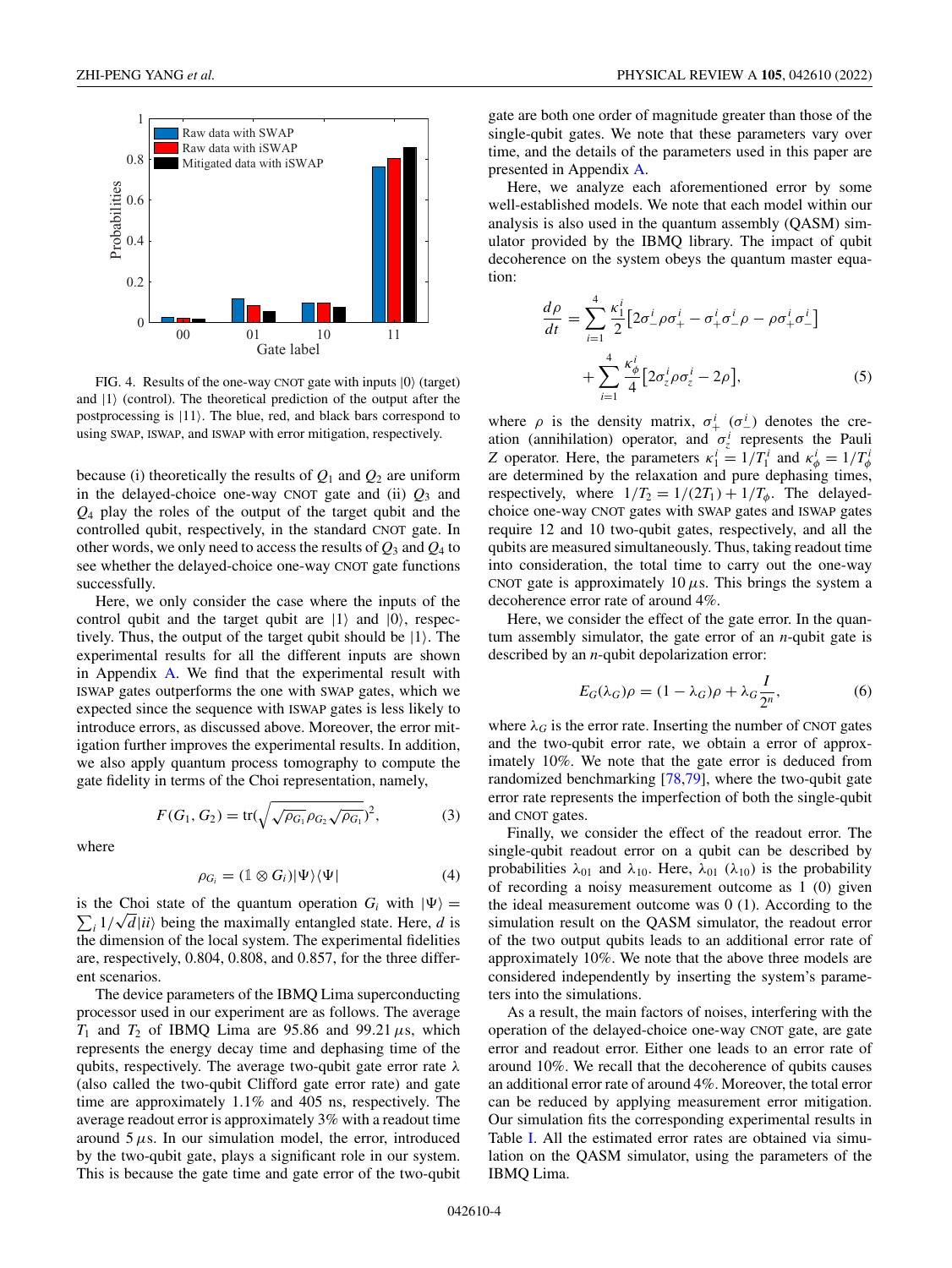<span id="page-4-0"></span>TABLE I. Probability distribution for the delayed-choice oneway CNOT gate implemented on IBMQ Lima. Here, "Input  $|ij\rangle$ " represents that the inputs of the target state and the control state are  $|i\rangle$  and  $|j\rangle$ , respectively. The  $|kl\rangle$  in the second to fifth column denotes the measurement with results *kl*.

| Input $ 00\rangle$ | $ 00\rangle$ | $ 01\rangle$ | $ 10\rangle$ | $ 11\rangle$ |
|--------------------|--------------|--------------|--------------|--------------|
| Raw/SWAP           | 0.787        | 0.096        | 0.090        | 0.026        |
| Raw/ISWAP          | 0.848        | 0.071        | 0.067        | 0.014        |
| Mitigated/ISWAP    | 0.866        | 0.063        | 0.057        | 0.013        |
| Input $ 01\rangle$ | $ 00\rangle$ | $ 01\rangle$ | $ 10\rangle$ | $ 11\rangle$ |
| Raw/SWAP           | 0.025        | 0.108        | 0.110        | 0.757        |
| Raw/ISWAP          | 0.018        | 0.089        | 0.099        | 0.794        |
| Mitigated/ISWAP    | 0.012        | 0.052        | 0.075        | 0.860        |
| Input $ 10\rangle$ | $ 00\rangle$ | $ 01\rangle$ | $ 10\rangle$ | $ 11\rangle$ |
| Raw/SWAP           | 0.119        | 0.779        | 0.024        | 0.078        |
| Raw/ISWAP          | 0.095        | 0.837        | 0.015        | 0.053        |
| Mitigated/ISWAP    | 0.069        | 0.871        | 0.013        | 0.048        |
| Input $ 11\rangle$ | $ 00\rangle$ | $ 01\rangle$ | $ 10\rangle$ | $ 11\rangle$ |
| Raw/SWAP           | 0.125        | 0.023        | 0.748        | 0.104        |
| Raw/ISWAP          | 0.096        | 0.016        | 0.811        | 0.077        |
| Mitigated/ISWAP    | 0.061        | 0.013        | 0.854        | 0.072        |

#### **C. Implementing the Deutsch-Jozsa algorithm using the delayed-choice one-way CNOT gate**

After successfully constructing the delayed-choice oneway CNOT gate, we implement a practical DJ quantum algorithm  $[72, 73]$  with this operation to show how our oneway CNOT gate works in practical problems.

The DJ algorithm is the first quantum algorithm ever invented. It finds out whether an *n*-bit Boolean function  $f(x)$ : {0, 1}<sup>*n*</sup> → {0, 1} with {*x* ∈ *R*|0  $\le x \le 2^{n-1}$ |*n*} is balanced or constant. Here, a constant function means that the result remains unchanged with arbitrary input, while for a balanced function half of the possible inputs yield the result zero, and the other half yield the result 1. A classical algorithm requires  $(2^{n-1} + 1)$  queries to distinguish the two types of functions, but the DJ algorithm can complete the process with a single query.

The logical process of the DJ algorithm is as follows [see also Fig. 5(a)]: To classify an *n*-bit Boolean function, we first initialize all  $n$  qubits (representing the input  $x$  of the function) in  $|0\rangle$ . An ancilla qubit  $q_{n+1}$  is prepared in  $|1\rangle$ . Then, Hadamard gates are applied on all qubits. Denoting the state of the ancilla qubit by  $|y\rangle$ , an oracle is implemented which maps  $|x\rangle|y\rangle$  to  $|x\rangle|y \oplus f(x)$ . Finally, we measure all *n* qubits in the *X* basis, which is achieved by inserting Hadamard gates before measuring *Z*. If the final outcome sums up to 1, the corresponding function  $f(x)$  is balanced, otherwise the function is constant. The explicit circuits for the constant function  $f(x) = 0$  and the balanced function  $f(x) = x$ , using the delayed-choice one-way CNOT gates, are presented in Figs.  $5(b)$  and  $5(c)$ , respectively.

Figure 6 shows experimental results for distinguishing the balanced  $[f(x) = 0]$  and constant  $[f(x) = x]$  functions, respectively, by the DJ algorithm with the delayed-choice one-way CNOT gate. These results are also obtained on





FIG. 5. Circuits for the DJ algorithm with the delayed-choice one-way CNOT gate. (a) The fundamental circuit representation of the *n*-bit DJ algorithm. The first *n* qubits are all prepared in  $|0\rangle$  while the ancilla qubit is prepared in  $|1\rangle$ . (b) The circuit representation of a 1-bit Boolean function with  $f(x) = 0$ . (c) The circuit representation of a 1-bit Boolean function with  $f(x) = x$ .



FIG. 6. Results for running the DJ algorithm on IBMQ Lima with (a) the constant function  $f(x) = 0$  and (b) the balanced function  $f(x) = x$ . In (b), we apply the delayed-choice one-way CNOT gate in the oracle [see Fig.  $5(c)$ ]. The blue and red bars correspond to results with and without measurement-error mitigation, respectively. When the measurement result is zero, the function is classified as constant. Otherwise it is classified as balanced.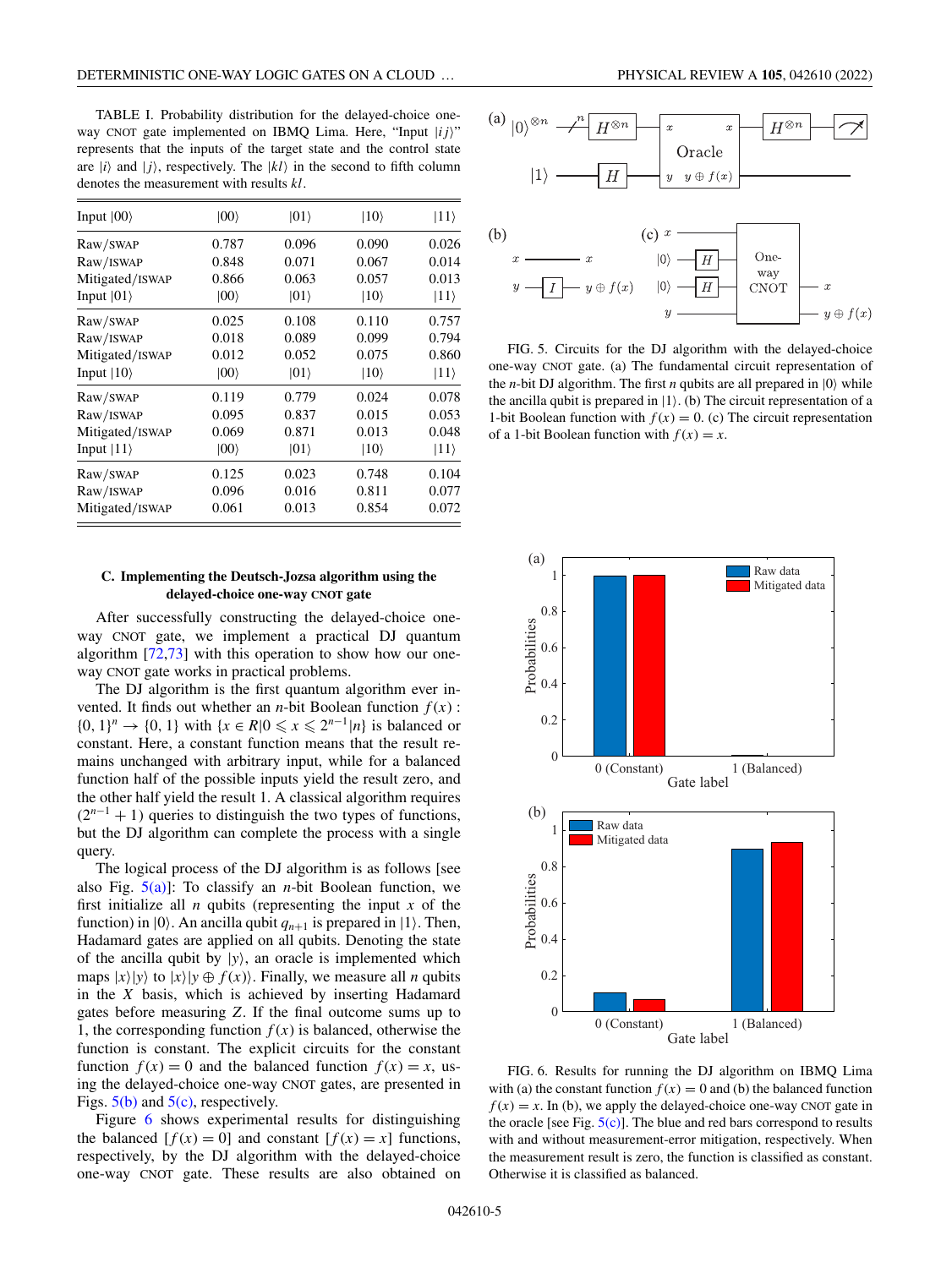<span id="page-5-0"></span>

FIG. 7. The basic idea of the one-way *X*-rotation gate. The qubits  $Q_1$  and  $Q_3$  are the input and output qubits, respectively, and the arrows represent the standard CZ gates, which start at the control qubit and end at the target qubit. Here, the  $X$  under qubit  $Q_1$  represents that qubit  $Q_1$  is measured in the *X* basis, and the  $\eta$  under qubit  $Q_2$ represents the measurement basis of qubit *Q*2, which is in the *xy* plane with an angle  $\eta$  to the *x* axis.

IBMQ Lima. Although the probability distributions are not equivalent to the theoretical predictions due to inevitable noise, our experimental results still show how the DJ algorithm works for the discrimination problem. In particular, for the balanced function, while the success probability  $p(0) < 1$ , it is significantly higher than the probability  $p(1)$  of the wrong answer. We note that, for the DJ algorithm, one would not need the success probability to be unity. In other words, the balanced and constant functions can be discriminated as long as the corresponding success probability is higher than the fail probability. Our experimental results satisfy this criterion by a wide margin.

#### **III. CONSTRUCTION OF THE DELAYED-CHOICE ONE-WAY** *X***-ROTATION GATE**

As we attempt to develop a universal set of one-way logic gates, we need to construct single-qubit rotation gates, in addition to the entangling two-qubit gate demonstrated in Sec. [II.](#page-1-0) For such single-qubit gates, the measurement bases of one subsystem are determined by the measurement results of another subsystem. Therefore, implementing a standard oneway logic gate, in general, requires sequential measurements and the feedback of measurement results. In addition, due to the noninstantaneous nature of the measurements, which usually are slower than a CZ gate, the feedback of the measurement results also introduces more errors. In this part, we consider the one-way *X*-rotation gate as a concrete example, to demonstrate our method to construct one-way rotation gates with delayed measurements.

Before introducing the delayed-choice one-way *X*-rotation gate, we briefly recall how to achieve the standard one-way *X*-rotation gate

$$
U_x(\alpha) = \begin{pmatrix} \cos(\frac{\alpha}{2}) & -i\sin(\frac{\alpha}{2})\\ -i\sin(\frac{\alpha}{2}) & \cos(\frac{\alpha}{2}) \end{pmatrix},\tag{7}
$$

with a rotation angle  $\alpha$ . We first initialize the three-qubit system  $(Q_1, Q_2, \text{ and } Q_3)$ , shown in Fig. 7, in the state

$$
\Phi\rangle_{\text{in}}^{x} = |\phi\rangle_{1}|+_{x}\rangle_{2}|+_{x}\rangle_{3},\tag{8}
$$

where  $|\phi\rangle_1$  is the input state of the gate. After the initialization, a cluster state is constructed by applying the CZ gates  $C_Z^{(12)}$  and  $C_Z^{(23)}$  on the system. Then, an *X* measurement is performed on  $Q_1$  with outcome  $s_1$ . Now, the measurement basis for  $Q_2$ is determined by  $\eta = (-1)^{s_1+1}\alpha$ . Here,  $\eta$  is the phase angle on the *xy* plane of the measurement basis. As we can see, the feedback  $s_1$  will decide the measurement basis. Finally,

a feedforward operation

$$
U_{\Sigma}^X = Z_3^{s_1} X_3^{s_2} \tag{9}
$$

is applied to  $Q_3$ , changing the state of  $Q_3$  to  $U_x(\alpha)|\phi\rangle_3$ .

In what follows, we apply the delayed-choice method to the one-way *X*-rotation gate. The quantum circuit model for the delayed-choice one-way *X*-rotation gate is shown in Fig. [8.](#page-6-0) In the feedforward part, we apply a controlled *Z*-rotation gate on  $Q_1$  and  $Q_2$  (denoted by  $CRZ_{12}$  in the following) with an angle −2α. The subscript 12 corresponds to the control qubit *Q*<sup>1</sup> and the target qubit  $Q_2$ , respectively. After the  $CRZ_{12}$  gate, we apply a single-qubit *Z*-rotation gate *RZ* on *Q*<sup>2</sup> with an angle  $\alpha$ . These two gates generate a superposition state of two eigenstates of the projectors on the *xy* plane with the angle  $\eta = \pm \alpha$ . Therefore, the superposed state contains the readout information  $s_1 = 0$  and 1, corresponding to different total rotation angles  $\eta = \alpha$  and  $-\alpha$ .

After measuring  $Q_1$ , the superposed state collapses to the state with the corresponding result *s*1. On the other hand, we also apply the delayed choice to carry out the feedforward operation in Eq. (9). Note that we do not need to replace the swapped qubit, if it is not involved in any further multiqubit operation. In this protocol, one SWAP operation between *Q*<sup>1</sup> and  $Q_2$  is sufficient, so we do not replace it with ISWAP gates.

Figure [9](#page-6-0) shows the results of running the delayed-choice one-way *X*-rotation gate on IBMQ Lima with and without measurement-error mitigation. We consider the input on *Q*<sup>1</sup> to be  $|0\rangle_1$  and the rotation angle is  $\alpha = \pi/2$ . Therefore, the output state is expected to be rotated to  $|-\mathbf{y}\rangle_3$ , where  $|-\mathbf{y}\rangle$  is the eigenstate of the Pauli *Y* matrix with the eigenvalue  $-1$ . We also present the experimental results for other input states in Appendix  $\overline{A}$ . As shown in Fig. [9,](#page-6-0) the probability of obtaining the expected readout without error mitigation is 0.916, while the mitigated result is 0.952. In addition, we have performed process tomography of the one-way *X*-rotation gate and obtained a gate fidelity of 0.964 (0.948) with (without) error mitigation.

The delayed-choice *X*-rotation gate requires eight CNOT gates and three physical qubits. Using the aforementioned error analysis in Sec.  $\overline{I}$  [II B,](#page-2-0) the error rate introduced by pure dephasing and energy dissipation is approximately 1.5%. Moreover, the eight CNOT gates for the one-way *X*rotation gate combined together have a total error rate of approximately 3.5%. Finally, readout error would lead to an additional error rate of approximately 2.6%. Therefore, these three factors of error together would be the main limitations of our delayed-choice one-way *X*-rotation gate in these experiments.

Compared to the delayed-choice one-way CNOT gate discussed in Sec. [II B,](#page-2-0) the influence of all the three noise channels on the *X*-rotation gate decreases. This is because we avoided using a qubit with poor parameters in the *X*-rotation gate case. In the one-way CNOT gate, the relaxation time  $T_1$  and decoherence time  $T_2$  of qubit  $Q_3$  are around  $2/3$ , which is less than for the qubits  $Q_0-Q_2$ , and the readout error of  $Q_3$  is approximately twice as much as the readout error of  $Q_0-Q_2$ . The gate error of two-qubit gates involving  $Q_3$  is also twice the two-qubit gate errors between  $Q_0$  and  $Q_1$ , and also between  $Q_1$  and  $Q_2$ . Since we did not use  $Q_3$  in the delayed-choice one-way *X*-rotation gate, the total error rates of all the three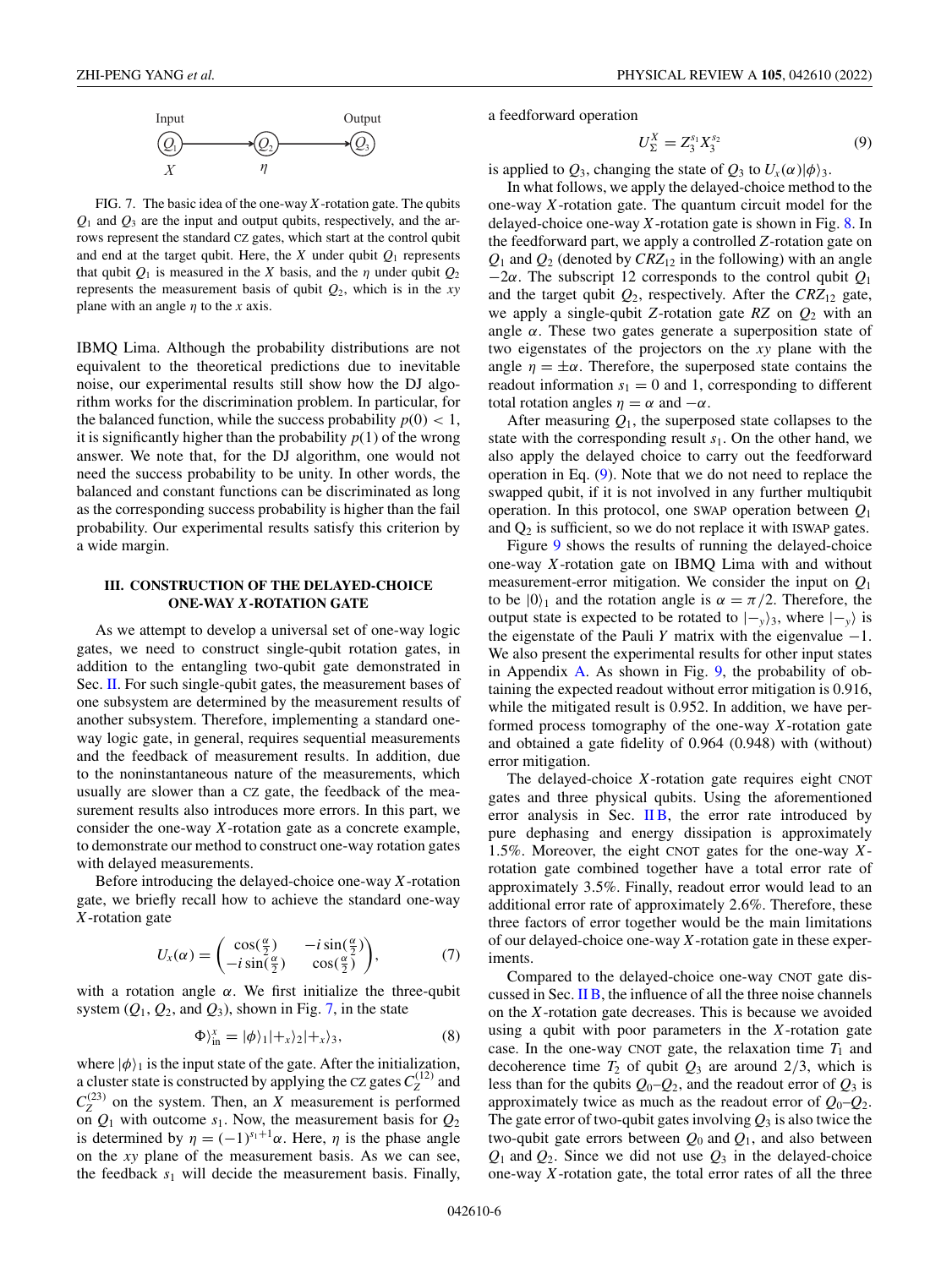<span id="page-6-0"></span>

FIG. 8. The circuit for the delayed-choice one-way *X*-rotation gate. The input and output states are encoded in qubits  $Q_1$  and  $Q_3$ , respectively. The gate  $U_m$  before measuring qubit  $Q_3$  represents a rotation operation that decides the measurement basis for  $Q_3$ .

noise channels decreased significantly. Our simulation model also supports the above analysis.

#### **IV. SUMMARY AND DISCUSSION**

In this paper, we have proposed and demonstrated a delayed-choice method to replace the classical conditional operations for realizing deterministic one-way logic gates. Our method can, in general, significantly decrease the impact of readout error and thus increase the fidelity of one-way logic gates. With this simple approach, we can experimentally implement one-way quantum logical gates in noisy intermediate-scale quantum computers, e.g., the IBM Quantum Experience. We presented two explicit examples: (i) a one-way CNOT gate and (ii) a one-way *X*-rotation gate.

In our experiments on the IBMQ Lima, we showed how these delayed-choice one-way logic gates perform on currently available devices. We also applied the one-way CNOT gate in the DJ algorithm to demonstrate that our approach can be used in some practical problems. Moreover, we further decreased the gate error by replacing the SWAP gates with ISWAP gates, and decreased measurement errors by applying measurement-error mitigation.



Comparing to standard one-way logic gates, which only require a series of single-qubit measurements after preparing the cluster states, our protocols additionally imported a series of ancilla single-qubit and two-qubit logic gates, which makes the protocol more complex. However, as we mentioned above, the delayed-choice approach generates a superposition of eigenstates and collapses to the required eigenstate after the measurement operations. With this simple relaxation, we can demonstrate basic one-way quantum computing in superconducting circuits. Moreover, we note that our delayed-choice proposal can significantly decrease the effect of measurement error. In the original feedforward one-way quantum gates, readouts of all the qubits are required to resolve the feedforward operations. Measurement error of any qubit will result in an incorrect quantum operation and thus bring unreliable feedforward operations. However, our delayed-choice proposal only performs the measurements on the ancilla qubits after which the state of the system collapses and the correctness of the measurement results is not critical. Thus, in our delayedchoice proposal, the measurement errors on the ancilla qubits do not affect the fidelity of the one-way logical gate.

As we have discussed in Secs. [II](#page-1-0) and [III,](#page-5-0) the performance of delayed-choice one-way gates is mainly affected by qubit decoherence, gate error, and measurement error. In addition, one-way quantum computing is also limited by the scale of the cluster state we can construct, and currently the largest available superconducting quantum device contains only several dozen qubits [\[46,50,](#page-10-0)[80\]](#page-11-0). For practical applications, it is desirable to have more qubits, and future quantum devices are planned with many more qubits.

Finally, it would be interesting to complete universal oneway quantum gates, especially the remaining one-Hadamard and one-way single-qubit arbitrary rotation gates. However, due to the limitation of IBMQ Lima, many SWAP gates need to be inserted into the circuit models, such that the circuit depth





FIG. 10. The basic idea of the one-way Hadamard gate. The qubits  $Q_1$  and  $Q_5$  are the input and output qubits, respectively. The *X* or *Y* under each qubit represents the measurement basis used for those qubits.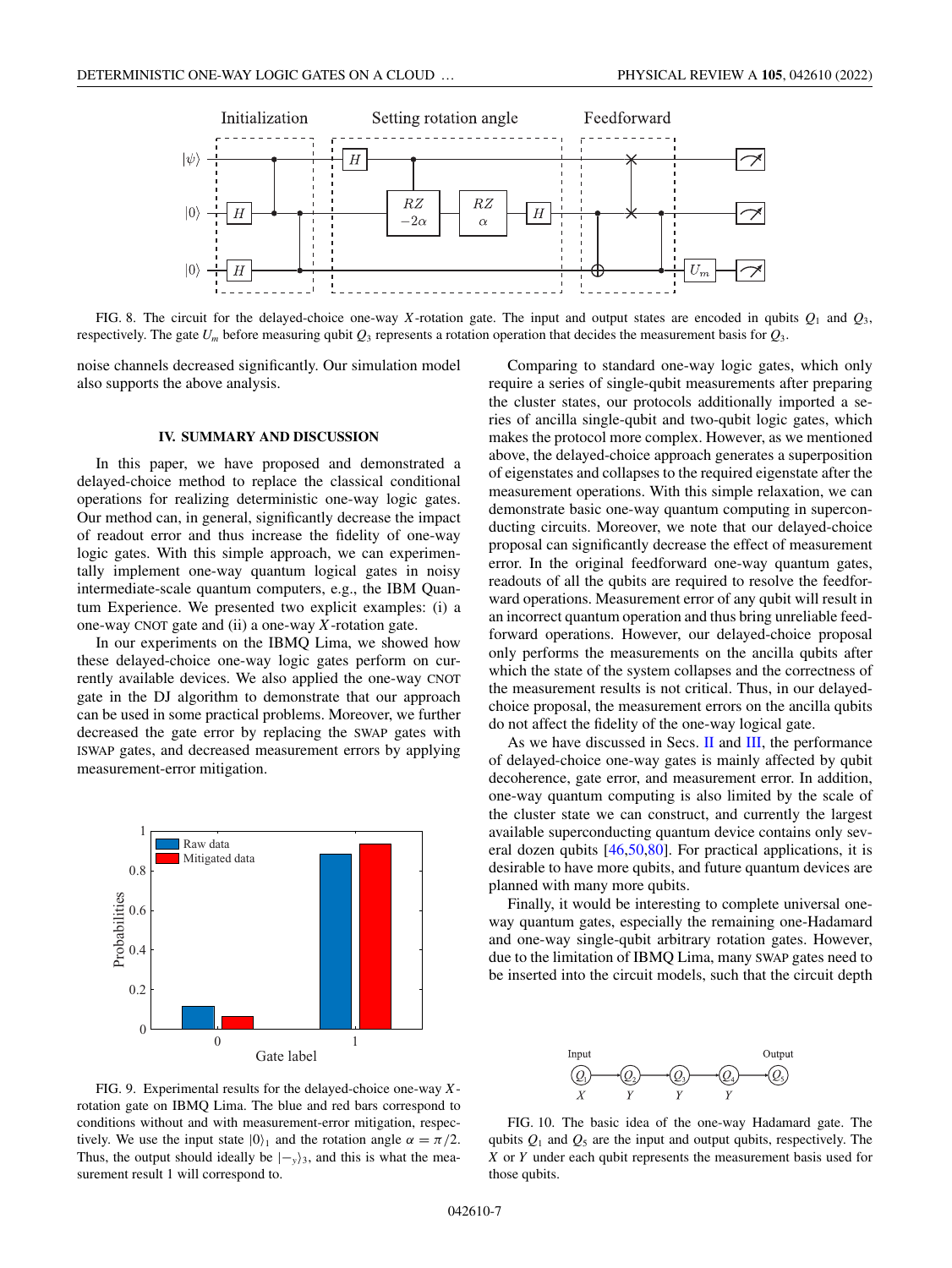<span id="page-7-0"></span>

FIG. 11. The circuit for the delayed-choice one-way Hadamard gate. The input and output states are encoded in qubits  $Q_1$  and  $Q_5$ , respectively. This circuit did not consider physical connectivity between qubits in actual hardware.

increases drastically. We have presented details of the circuit models and the simulation results in Appendices B and [C.](#page-8-0)

#### **ACKNOWLEDGMENTS**

We acknowledge the IBM Quantum Experience for providing us a platform to implement the experiment. We also acknowledge fruitful discussions with R. Wang, Y. Zhou, D.- K. Zhang, S. Devitt, Z.-Q. Yin, S.-L. Ma, Y. Xu, H. Mukai, and S. Shirai. Z.-P.Y. acknowledges the support of China Scholarship Council. Z.-P.Y. and F.-L.L. were in part supported by the National Nature Science Foundation of China (Grant No. 12074307). H.-Y.K. acknowledges the support of the Ministry of Science and Technology, Taiwan (MOST Grant No. 110-2811-M-006-546). Y.-R.Z. acknowledges the Japan Society for the Promotion of Science (JSPS) (via Postdoctoral Fellowship Grant No. P19326 and KAKENHI Grant No. JP19F19326). A.F.K. acknowledges support from the Japan Society for the Promotion of Science (BRIDGE Fellowship No. BR190501), the Swedish Research Council (Grant No. 2019-03696), and the Knut and Alice Wallenberg Foundation through the Wallenberg Centre for Quantum Technology. Y.-N.C. is supported partially by the National Center for Theoretical Sciences and Ministry of Science and Technology, Taiwan, MOST Grant No. 110-2123-M-006-001, and ARO Grant No. W911NF-19-1-0081. J.T. acknowledges support from Japan Science and Technology Agency (JST, via Moonshot R&D Grant No. JPMJMS2067 and CREST Grant No. JPMJCR1676) and the New Energy and Industrial Technology Development Organization, Japan (Grant No. JPNP16007). F.N. is supported in part by Nippon Telegraph and Telephone Corporation Research, JST



FIG. 12. The basic idea of the one-way arbitrary rotation gate. The qubits  $Q_1$  and  $Q_5$  are the input and output qubits, respectively. The *X*,  $\xi$ ,  $\eta$ , and  $\zeta$  under qubits  $Q_1$  to  $Q_4$  represent the measurement directions of the corresponding qubits.

(via the Quantum Leap Flagship Program, Moonshot R&D Grant No. JPMJMS2061, and Centers of Research Excellence in Science and Technology Grant No. JPMJCR1676), JSPS [via Grants-in-Aid for Scientific Research KAKENHI Grant No. JP20H00134, ARO Grant No. W911NF-18-1-0358, Asian Office of Aerospace Research and Development Grant No. FA2386-20-1-4069, and Foundational Questions Institute Fund Grant No. FQXi-IAF19-06.

## **APPENDIX A: DETAILED DATA OBTAINED FROM IBMQ FOR THE DELAYED-CHOICE ONE-WAY CNOT AND** *X***-ROTATION GATES**

In this Appendix, we first present the detailed data for the one-way logic gates that we ran on IBMQ Lima. The experimental data of the delayed-choice one-way CNOT gates and the delayed-choice one-way *X*-rotation gate are presented in Tables [I](#page-4-0) and II, respectively. The parameters which we used in our simulation model are presented in Table [III.](#page-8-0)

#### **APPENDIX B: DELAYED-CHOICE PROTOCOL FOR THE ONE-WAY HADAMARD GATE**

In this section, we introduce a protocol to construct a oneway Hadamard gate by utilizing the delayed-choice approach. We also show the simulation results we obtained on the quantum assembly simulator for this protocol.

The original idea for the one-way Hadamard gate is shown in Fig. [10.](#page-6-0) The one-way Hadamard gate requires five physical qubits, labeled  $Q_1$  to  $Q_5$ .  $Q_1$  serves as the input qubit, while

TABLE II. Probability distribution for the delayed-choice oneway *X*-rotation gate on IBMQ Lima. Here,  $|\pm_y\rangle$  denotes the *Y* measurement with the corresponding outcome  $\pm 1$ .

| Input $ 0\rangle$ | $ +_v\rangle$ | $ -_{v}\rangle$ |
|-------------------|---------------|-----------------|
| Raw               | 0.084         | 0.916           |
| Mitigated         | 0.048         | 0.952           |
| Input $ 1\rangle$ | $ +_v\rangle$ | $ -_{v}\rangle$ |
| Raw               | 0.926         | 0.074           |
| Mitigated         | 0.932         | 0.068           |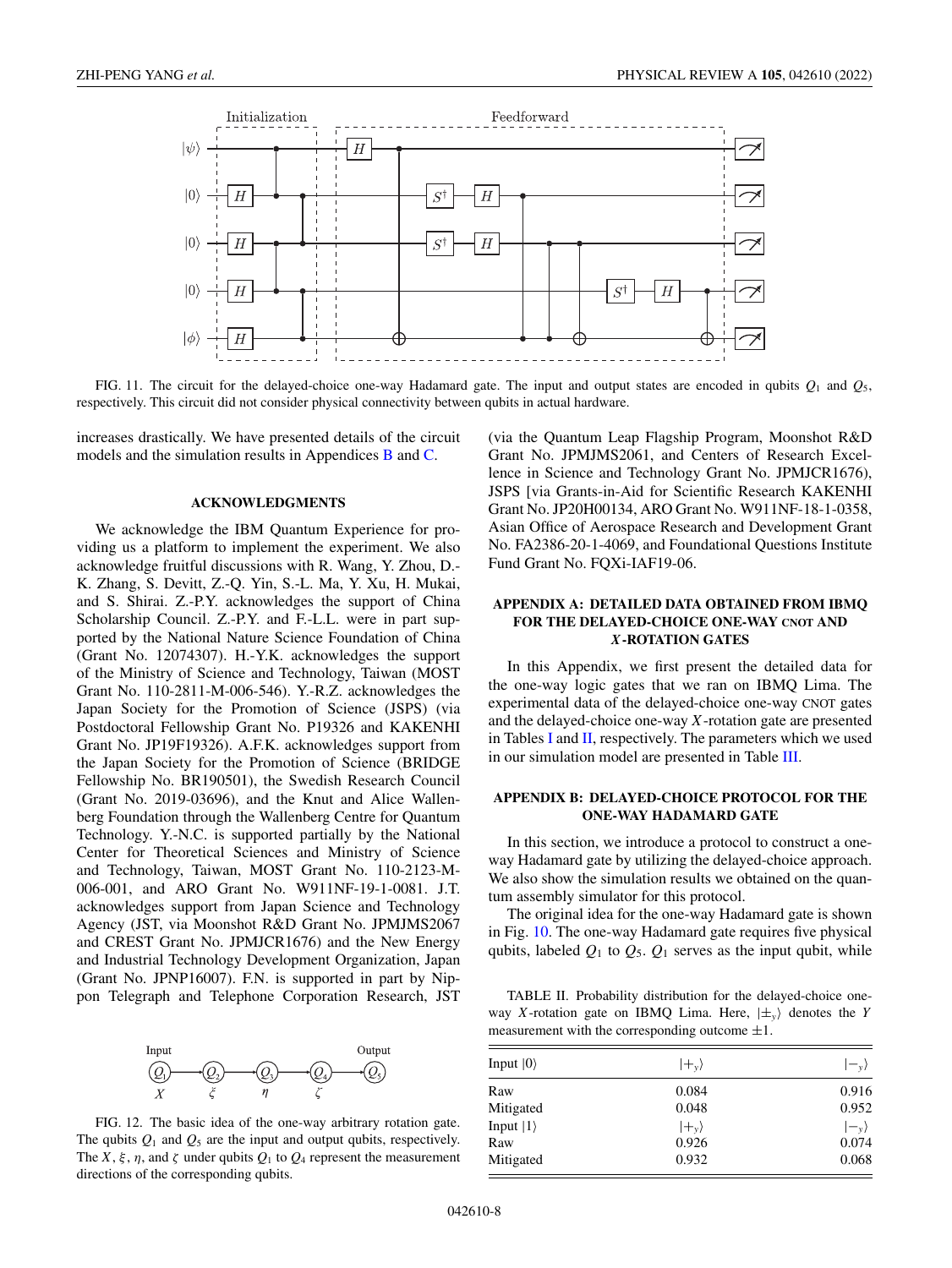<span id="page-8-0"></span>

FIG. 13. The circuit for the delayed-choice one-way arbitrary rotation gate. The input and output states are encoded in qubits  $Q_1$  and  $Q_5$ , respectively. The gate  $U_m$  before measuring qubit  $Q_5$  represents a rotation operation that decides the measurement basis for  $Q_5$ .

the other four qubits are initialized in the state  $|+_x\rangle$ . After constructing a linear cluster state on these five qubits by carrying out CZ gates  $C_Z^{(12)}$ ,  $C_Z^{(23)}$ ,  $C_Z^{(34)}$ , and  $C_Z^{(45)}$ , qubit  $Q_1$ is measured in the *X* basis, while qubits  $Q_2$ ,  $Q_3$ , and  $Q_4$  are measured in the *Y* basis. These measurement operations can be carried out simultaneously, and we denote the measurement results *s*<sup>1</sup> to *s*4, respectively. Finally, a feedforward operation  $U_{\Sigma}^{H} = X^{s_1+s_3+s_4}Z^{s_2+s_3}$  is applied to the output qubit  $Q_5$ , and the output state corresponding to the Hadamard gate having acted on the input state is obtained.

Similar to the one-way CNOT gate, we can also apply the delayed-choice approach to carry out a one-way Hadamard gate on the IBMQ devices. The logical circuit of our oneway Hadamard gate is shown in Fig. [11.](#page-7-0) We note that this circuit does not take system connectivity into consideration. In the real device, we need to apply SWAP or ISWAP gates in order to demonstrate the quantum operations between nonneighboring qubits.

The simulation results for our one-way Hadamard gate, obtained on the quantum assembly simulator, are shown in Table IV. We not only consider the ideal case in which there is no noise in the circuit, but also perform simulations including noise corresponding to single-qubit and two-qubit gate fidelities of 99.8 and 98 %, respectively. These gate errors are higher than those of IBMQ Lima. The results for the noisy case do not show very high fidelity, but are clear enough to correctly identify the logical output.

TABLE III. Noise parameters of the IBMQ Lima. Qubits  $Q_0$ ,  $Q_1$ , *Q*2, and *Q*<sup>3</sup> are utilized in the delayed-choice one-way CNOT gate, while  $Q_0$ ,  $Q_1$ , and  $Q_2$  are involved in the delayed-choice one-way *X*-rotation gate.

|                 |                             |  | Qubits $T_1 (\mu s)$ $T_2 (\mu s)$ $\lambda_{01}$ $\lambda_{10}$ Pauli-X error $(\times 10^{-4})$ |
|-----------------|-----------------------------|--|---------------------------------------------------------------------------------------------------|
| $Q_0$           | 152.60 192.19 0.0252 0.0094 |  | 1.96                                                                                              |
| $Q_1$           | 114.79 106.56 0.0230 0.0034 |  | 2.20                                                                                              |
| $\mathcal{Q}_2$ | 108.53 109.94 0.0304 0.0060 |  | 2.18                                                                                              |
| $\mathcal{Q}_3$ | 85.16 69.66 0.0474 0.0168   |  | 2.79                                                                                              |
| $Q_4$           | 18.24 17.71 0.1112 0.0176   |  | 7.16                                                                                              |

We also attempted to implement our circuit directly on IBMQ Lima, but the experimental results were clearly worse than the simulations had indicated and are not shown here. In order to realize a delayed-choice one-way Hadamard gate in IBMQ Lima, we need to apply at least six SWAP gates. In other words, it requires at least 27 CNOT gates, which is over twice that in the delayed-choice one-way CNOT gate. Such a large circuit depth gives decoherence too much time to destroy the quantum state.

## **APPENDIX C: DELAYED-CHOICE PROTOCOL FOR ONE-WAY ARBITRARY SINGLE-QUBIT ROTATIONS**

The delayed-choice approach can also be utilized to construct a one-way arbitrary rotation gate, achieving a universal one-way logic gate set together with the one-way CNOT gate shown in Sec. [II.](#page-1-0) However, due to the limitations of the IBMQ devices, we were unable to obtain satisfying results on any real device. In this section, we therefore demonstrate the delayed-choice one-way arbitrary rotation gate with the quantum assembly simulator.

The basic principle of a one-way arbitrary rotation gate  $U_{\text{rot}}(\xi, \eta, \zeta) = U_x(\zeta)U_z(\eta)U_x(\xi)$  is shown in Fig. [12,](#page-7-0) where

TABLE IV. Probability distribution for the delayed-choice oneway Hadamard gate on the quantum assembly simulator. This circuit is designed for IBMQ Lima. This table shows the simulation results under two conditions: (a) ideal conditions without noise and (b) conditions with noise, using SWAP gates in the circuit in Fig. [11](#page-7-0) to compensate for the limited qubit connectivity. For condition (b), the fidelities of the single-qubit and two-qubit gates are set to 99.8 a nd 98 %, respectively.

| Input $ +_x\rangle$ | $ 0\rangle$ | $ 1\rangle$ |
|---------------------|-------------|-------------|
| Ideal<br>Noisy      | 0.825       | 0.175       |
| Input $ -_x\rangle$ | $ 0\rangle$ | $ 1\rangle$ |
| Ideal<br>Noisy      | 0<br>0.185  | 0.815       |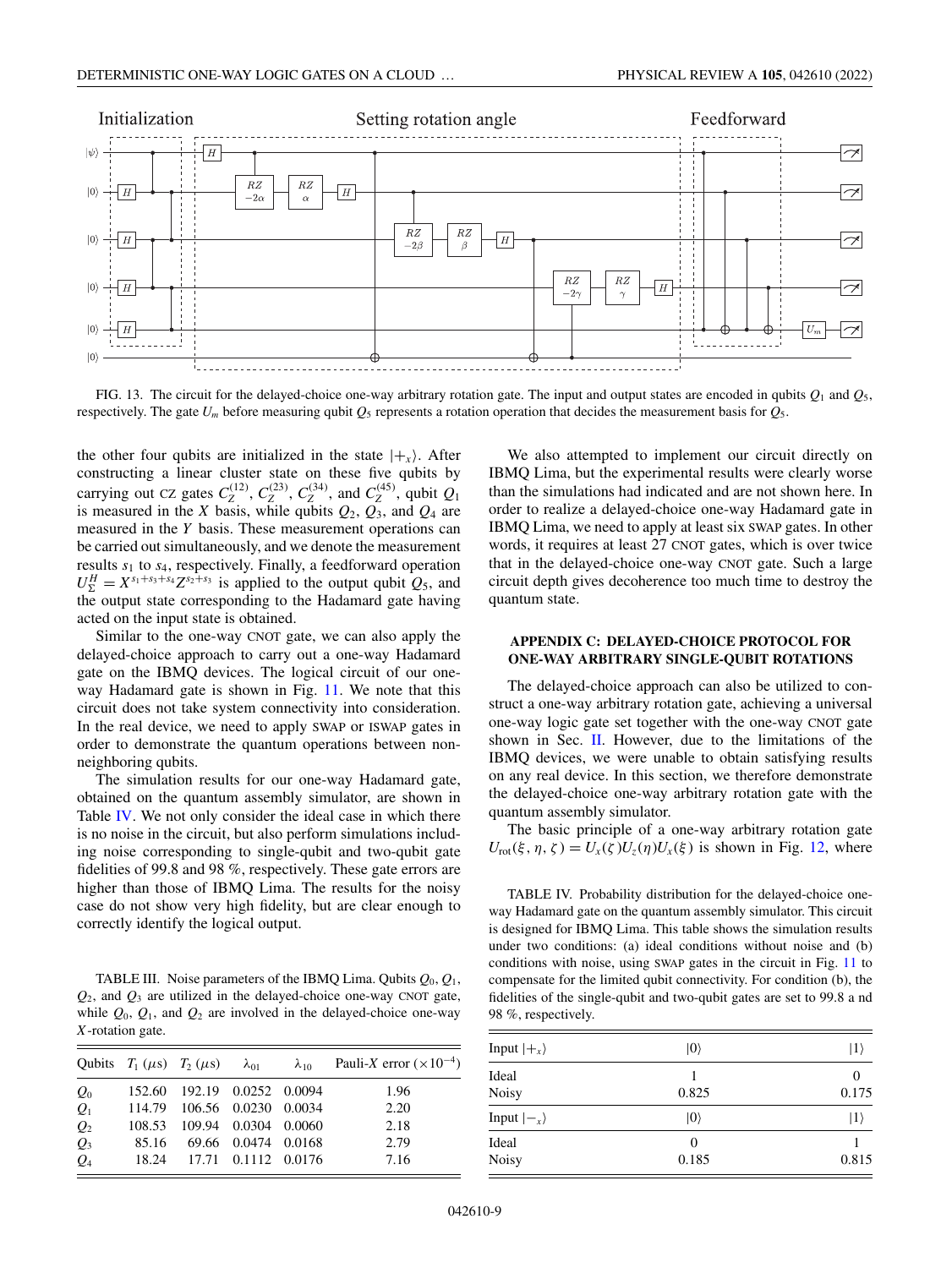<span id="page-9-0"></span>TABLE V. Probability distribution for the delayed-choice oneway arbitrary rotation gate  $U_{\text{rot}}(\xi, \eta, \zeta) = U_x(\zeta)U_z(\eta)U_x(\xi)$  on the quantum assembly simulator. This circuit does not consider the actual qubit connectivity, but instead assumes that all the qubits can directly interact with each other as required. This table shows the simulation results with different rotation angles. During the simulation, we have considered two inputs with different rotation angles: (a) input state  $|\psi\rangle = |0\rangle$  with rotation angles  $(\frac{\pi}{2}, \frac{\pi}{2}, 0)$  and (b) input state  $|\psi\rangle = |+_y\rangle$  with rotation angles  $(0, \pi, \frac{\pi}{2})$ . For the simulations with noise, the fidelities of the single-qubit and two-qubit gates are set to 99.8 a nd 98 %, respectively.

| Input $ 0\rangle$ , angle $(\frac{\pi}{2}, \frac{\pi}{2}, 0)$ | $ +_x\rangle$ | $ -_{x}\rangle$ |
|---------------------------------------------------------------|---------------|-----------------|
| Ideal<br><b>Noisy</b>                                         | 0.866         | 0.134           |
| Input $ +_y\rangle$ , angle $(0, \pi, \frac{\pi}{2})$         | $ 0\rangle$   | $ 1\rangle$     |
| Ideal<br><b>Noisy</b>                                         | 0.137         | 0.863           |

 $U_a(\theta)$  represents a rotation operation about the *a* axis (*a* =  $x, z$ ) with rotation angle  $\theta$ . This gate is implemented using five physical qubits, labeled *Q*<sup>1</sup> to *Q*5. Similar to the one-way *X*-rotation gate,  $Q_1$  is the input qubit, while  $Q_2$  to  $Q_5$  are

- [1] R. Raussendorf and H. J. Briegel, A One-Way Quantum Computer, [Phys. Rev. Lett.](https://doi.org/10.1103/PhysRevLett.86.5188) **86**, 5188 (2001).
- [2] R. Raussendorf, D. E. Browne, and H. J. Briegel, Measurement[based quantum computation on cluster states,](https://doi.org/10.1103/PhysRevA.68.022312) Phys. Rev. A **68**, 022312 (2003).
- [3] H. J. Briegel, D. E. Browne, W. Dür, R. Raussendorf, and M. [Van den Nest, Measurement-based quantum computation,](https://doi.org/10.1038/nphys1157) Nat. Phys. **5**, 19 (2009).
- [4] H. J. Briegel and R. Raussendorf, Persistent Entanglement [in Arrays of Interacting Particles,](https://doi.org/10.1103/PhysRevLett.86.910) Phys. Rev. Lett. **86**, 910 (2001).
- [5] [O. Gühne and G. Tóth, Entanglement detection,](https://doi.org/10.1016/j.physrep.2009.02.004) Phys. Rep. **474**, 1 (2009).
- [6] M. Zwerger, H. J. Briegel, and W. Dür, Universal and Optimal Error Thresholds for Measurement-Based Entanglement Purification, Phys. Rev. Lett. **110**[, 260503 \(2013\).](https://doi.org/10.1103/PhysRevLett.110.260503)
- [7] M. Zwerger, H. J. Briegel, and W. Dür, Hybrid architecture for [encoded measurement-based quantum computation,](https://doi.org/10.1038/srep05364) Sci. Rep. **4**, 5364 (2015).
- [8] R. Harper and S. T. Flammia, Fault-Tolerant Logical Gates in [the IBM Quantum Experience,](https://doi.org/10.1103/PhysRevLett.122.080504) Phys. Rev. Lett. **122**, 080504 (2019).
- [9] J. Hastrup, K. Park, J. B. Brask, R. Filip, and U. L. Andersen, [Measurement-free preparation of grid states,](https://doi.org/10.1038/s41534-020-00353-3) npj Quantum Inf. **7**, 17 (2021).
- [10] R. Raussendorf, J. Harrington, and K. Goyal, A fault-tolerant [one-way quantum computer,](https://doi.org/10.1016/j.aop.2006.01.012) Ann. Phys. (NY) **321**, 2242 (2006).
- [11] M. Varnava, D. E. Browne, and T. Rudolph, Loss Tolerance in One-Way Quantum Computation via Counterfactual Error Correction, Phys. Rev. Lett. **97**[, 120501 \(2006\).](https://doi.org/10.1103/PhysRevLett.97.120501)

initialized in the state  $|+_x\rangle$ . After entangling the qubits with  $C_Z$  gates  $C_Z^{(12)}$ ,  $C_Z^{(23)}$ ,  $C_Z^{(34)}$ , and  $C_Z^{(45)}$ , qubit  $Q_1$  is measured in the *X* basis, yielding the result *s*1. After this, measurements on qubits  $Q_2$ ,  $Q_3$ , and  $Q_4$  are carried out in sequence, giving the corresponding results *s*2, *s*3, and *s*4. Here, the measurement bases are in the *xy* plane, with the angles to the *x* axis  $\alpha = (-1)^{s_1} \xi$ ,  $\beta = (-1)^{s_2} \eta$ , and  $\gamma = (-1)^{s_1+s_3} \zeta$ . Finally, a feedforward operation  $U_{\Sigma}^{\text{rot}} = Z_5^{s_1+s_3} X_5^{s_2+s_4}$  is carried out on qubit *Q*5, which then ends up in the state corresponding to applying  $U_{\text{rot}}(\xi, \eta, \zeta)$  on the input state.

We note that the measurement direction of qubit  $Q_4$  is determined by both the measurement results  $s_1$  and  $s_3$ , which makes it impossible to apply delayed choice directly. In order to solve this, we bring in another physical qubit as a register that calculates and saves the Boolean result  $s_1 + s_3$ . This additional qubit also serves as the control qubit during the corresponding delayed choice. The delayed-choice one-way arbitrary rotation gate is shown in Fig. [13.](#page-8-0) Here, the delayedchoice one-way arbitrary rotation gate requires more SWAP operations than the Hadamard case. Due to the aforementioned analysis, we are simply trying to show the logical result of our protocol.

The results of our numerical simulations are shown in Table  $V$ . For the noisy simulations, we used the same parameters as in the simulations in Appendix [B.](#page-7-0)

- [12] D. Herr, A. Paler, S. J. Devitt, and F. Nori, Lattice surgery [on the Raussendorf lattice,](https://doi.org/10.1088/2058-9565/aac450) Quantum Sci. Technol. **3**, 035011 (2018).
- [13] R. R. Ferguson, L. Dellantonio, A. A. Balushi, K. Jansen, W. Dür, and C. A. Muschik, Measurement-Based Varia[tional Quantum Eigensolver,](https://doi.org/10.1103/PhysRevLett.126.220501) Phys. Rev. Lett. **126**, 220501 (2021).
- [14] W. Asavanant, Y. Shiozawa, S. Yokoyama, B. Charoensombutamon, H. Emura, R. N. Alexander, S. Takeda, J. Yoshikawa, N. C. Menicucci, H. Yonezawa, and A. Furusawa, Generation of time-domain-multiplexed two-dimensional cluster state, Science **366**[, 373 \(2019\).](https://doi.org/10.1126/science.aay2645)
- [15] M. V. Larsen, X. Guo, C. R. Breum, J. S. Neergaard-Nielsen, and U. L. Andersen, Deterministic generation [of a two-dimensional cluster state,](https://doi.org/10.1126/science.aay4354) Science **366**, 369 (2019).
- [16] R. Vasconcelos, S. Reisenbauer, C. Salter, G. Wachter, D. Wirtitsch, J. Schmiedmayer, P. Walther, and M. Trupke, Scalable spin–photon entanglement by time-to-polarization conversion, [npj Quantum Inf.](https://doi.org/10.1038/s41534-019-0236-x) **6**, 9 (2020).
- [17] B. Ndagano, H. Defienne, A. Lyons, I. Starshynov, F. Villa, S. Tisa, and D. Faccio, Imaging and certifying high-dimensional [entanglement with a single-photon avalanche diode camera,](https://doi.org/10.1038/s41534-020-00324-8) npj Quantum Inf. **6**, 94 (2020).
- [18] P. Hilaire, E. Barnes, and S. E. Economou, Resource requirements for efficient quantum communication using all-photonic [graph states generated from a few matter qubits,](https://doi.org/10.22331/q-2021-02-15-397) Quantum **5**, 397 (2021).
- [19] T. Tanamoto, Y.-x. Liu, S. Fujita, X. Hu, and F. Nori, Producing [Cluster States in Charge Qubits and Flux Qubits,](https://doi.org/10.1103/PhysRevLett.97.230501) Phys. Rev. Lett. **97**, 230501 (2006).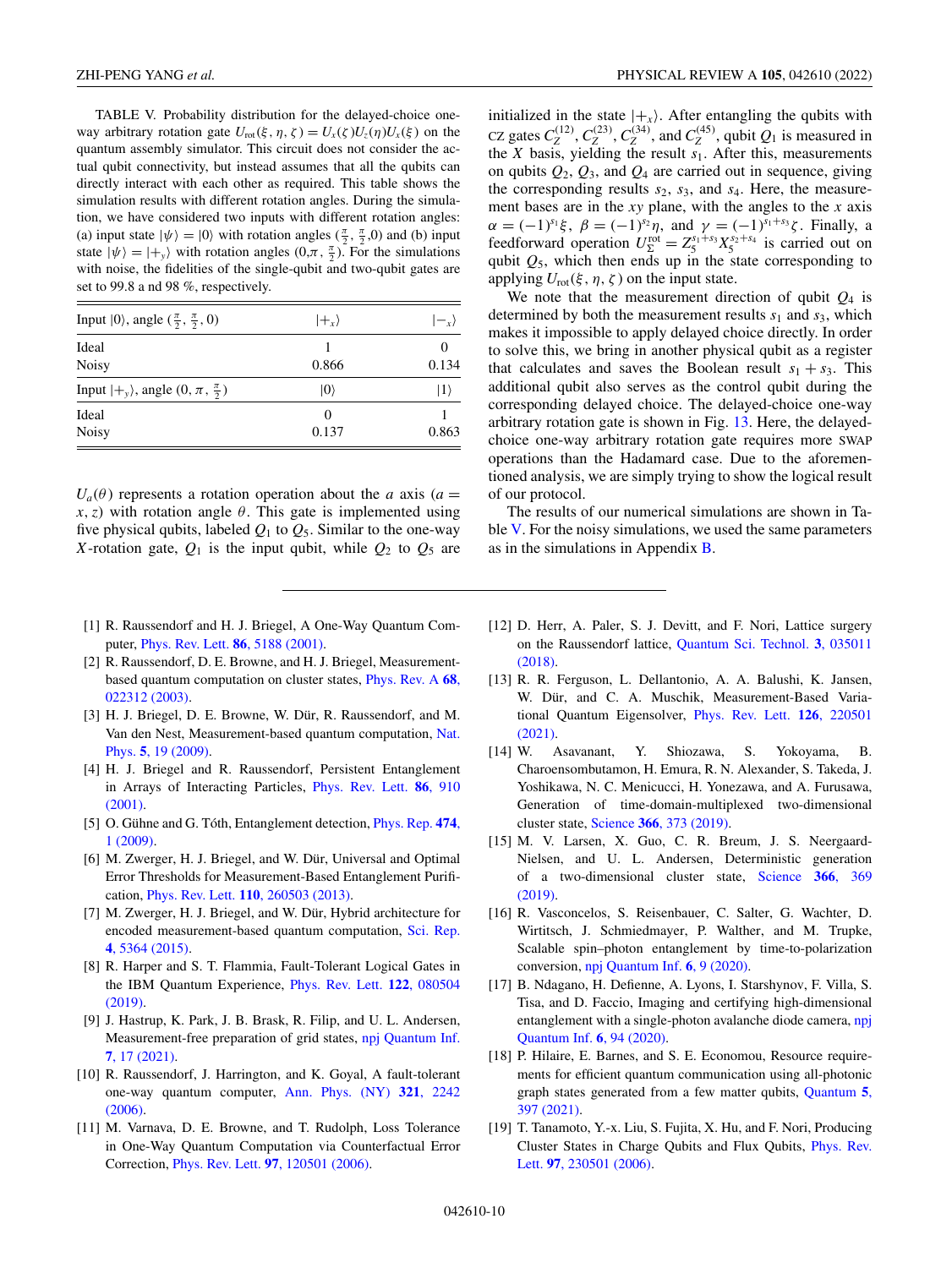- <span id="page-10-0"></span>[20] J. Q. You, X.-b. Wang, T. Tanamoto, and F. Nori, Efficient onestep generation of large cluster states with solid-state circuits, Phys. Rev. A **75**[, 052319 \(2007\).](https://doi.org/10.1103/PhysRevA.75.052319)
- [21] T. Tanamoto, Y.-x. Liu, X. Hu, and F. Nori, Efficient Quantum [Circuits for One-Way Quantum Computing,](https://doi.org/10.1103/PhysRevLett.102.100501) Phys. Rev. Lett. **102**, 100501 (2009).
- [22] A. Kay, J. K. Pachos, and C. S. Adams, Graph-state preparation and quantum computation with global addressing of optical lattices, Phys. Rev. A **73**[, 022310 \(2006\).](https://doi.org/10.1103/PhysRevA.73.022310)
- [23] J. Joo, P. L. Knight, J. L. O'Brien, and T. Rudolph, One-way quantum computation with four-dimensional photonic qudits, Phys. Rev. A **76**[, 052326 \(2007\).](https://doi.org/10.1103/PhysRevA.76.052326)
- [24] Y. Miwa, J.-i. Yoshikawa, P. van Loock, and A. Furusawa, Demonstration of a universal one-way quantum quadratic phase gate, Phys. Rev. A **80**[, 050303\(R\) \(2009\).](https://doi.org/10.1103/PhysRevA.80.050303)
- [25] Y. Wang, X. Su, H. Shen, A. Tan, C. Xie, and K. Peng, Toward demonstrating controlled-X operation based on continuousvariable four-partite cluster states and quantum teleporters, Phys. Rev. A **81**[, 022311 \(2010\).](https://doi.org/10.1103/PhysRevA.81.022311)
- [26] H. Shen, K. Qu, W. Zhang, and J. Jin, Controlled-*X* gate with [cache function for one-way quantum computation,](https://doi.org/10.1103/PhysRevA.85.032317) Phys. Rev. A **85**, 032317 (2012).
- [27] B. A. Bell, M. S. Tame, A. S. Clark, R. W. Nock, W. J. Wadsworth, and J. G. Rarity, Experimental characterization [of universal one-way quantum computing,](https://doi.org/10.1088/1367-2630/15/5/053030) New J. Phys. **15**, 053030 (2013).
- [28] S. Hao, X. Deng, X. Su, X. Jia, C. Xie, and K. Peng, Gates for one-way quantum computation based on Einstein-Podolsky-Rosen entanglement, Phys. Rev. A **89**[, 032311 \(2014\).](https://doi.org/10.1103/PhysRevA.89.032311)
- [29] F. Albarrán-Arriagada, G. Alvarado Barrios, M. Sanz, G. Romero, L. Lamata, J. C. Retamal, and E. Solano, One-way [quantum computing in superconducting circuits,](https://doi.org/10.1103/PhysRevA.97.032320) Phys. Rev. A **97**, 032320 (2018).
- [30] P. Walther, K. J. Resch, T. Rudolph, E. Schenck, H. Weinfurter, V. Vedral, M. Aspelmeyer, and A. Zeilinger, Experimen[tal one-way quantum computing,](https://doi.org/10.1038/nature03347) Nature (London) **434**, 169 (2005).
- [31] N. Kiesel, C. Schmid, U. Weber, G. Tóth, O. Gühne, R. Ursin, and H. Weinfurter, Experimental Analysis of a Four-Qubit Photon Cluster State, Phys. Rev. Lett. **95**[, 210502 \(2005\).](https://doi.org/10.1103/PhysRevLett.95.210502)
- [32] R. Prevedel, P. Walther, F. Tiefenbacher, P. Böhi, R. Kaltenbaek, T. Jennewein, and A. Zeilinger, High-speed linear optics quan[tum computing using active feed-forward,](https://doi.org/10.1038/nature05346) Nature (London) **445**, 65 (2007).
- [33] M. S. Tame, R. Prevedel, M. Paternostro, P. Böhi, M. S. Kim, and A. Zeilinger, Experimental Realization of Deutsch's Algo[rithm in a One-Way Quantum Computer,](https://doi.org/10.1103/PhysRevLett.98.140501) Phys. Rev. Lett. **98**, 140501 (2007).
- [34] K. Chen, C.-M. Li, Q. Zhang, Y.-A. Chen, A. Goebel, S. Chen, A. Mair, and J.-W. Pan, Experimental Realization of One-Way Quantum Computing with Two-Photon Four-Qubit Cluster States, Phys. Rev. Lett. **99**[, 120503 \(2007\).](https://doi.org/10.1103/PhysRevLett.99.120503)
- [35] G. Vallone, E. Pomarico, F. De Martini, and P. Mataloni, Active One-Way Quantum Computation with Two-Photon Four-Qubit Cluster States, Phys. Rev. Lett. **100**[, 160502 \(2008\).](https://doi.org/10.1103/PhysRevLett.100.160502)
- [36] R. Kaltenbaek, J. Lavoie, B. Zeng, B. S. D., and K. J. Resch, Optical one-way quantum computing with a simulated valencebond solid, Nat. Phys. **6**[, 850 \(2010\).](https://doi.org/10.1038/nphys1777)
- [37] M. S. Tame, B. A. Bell, C. Di Franco, W. J. Wadsworth, and J. G. Rarity, Experimental Realization of a One-Way Quan-

[tum Computer Algorithm Solving Simon's Problem,](https://doi.org/10.1103/PhysRevLett.113.200501) Phys. Rev. Lett. **113**, 200501 (2014).

- [38] B. P. Lanyon, P. Jurcevic, M. Zwerger, C. Hempel, E. A. Martinez, W. Dür, H. J. Briegel, R. Blatt, and C. F. Roos, Measurement-Based Quantum Computation with Trapped Ions, Phys. Rev. Lett. **111**[, 210501 \(2013\).](https://doi.org/10.1103/PhysRevLett.111.210501)
- [39] C. Ju, J. Zhu, X. Peng, B. Chong, X. Zhou, and J.-F. Du, Experimental demonstration of deterministic one-way quantum [computation on a NMR quantum computer,](https://doi.org/10.1103/PhysRevA.81.012322) Phys. Rev. A **81**, 012322 (2010).
- [40] J.-Q. You and F. Nori, Atomic physics and quantum op[tics using superconducting circuits,](https://doi.org/10.1038/nature10122) Nature (London) **474**, 589 (2011).
- [41] I. Buluta, S. Ashhab, and F. Nori, Natural and artificial atoms for quantum computation, [Rep. Prog. Phys.](https://doi.org/10.1088/0034-4885/74/10/104401) **74**, 104401 (2011).
- [42] X. Gu, A. F. Kockum, A. Miranowicz, Y.-x. Liu, and F. Nori, Microwave photonics with superconducting quantum circuits, [Phys. Rep.](https://doi.org/10.1016/j.physrep.2017.10.002) **718-719**, 1 (2017).
- [43] A. F. Kockum and F. Nori, Quantum bits with Josephson junctions, in *Fundamentals and Frontiers of the Josephson Effect*, edited by F. Tafuri (Springer, New York, 2019), pp. 703–741
- [44] M. Kjaergaard, M. E. Schwartz, J. Braumüller, P. Krantz, J. I.- J. Wang, S. Gustavsson, and W. D. Oliver, Superconducting [Qubits: Current State of Play,](https://doi.org/10.1146/annurev-conmatphys-031119-050605) Annu. Rev. Condens. Matter Phys. **11**, 369 (2020).
- [45] D. R. W. Yost, M. E. Schwartz, J. Mallek, D. Rosenberg, C. Stull, J. L. Yoder, G. Calusine, M. Cook, R. Das, A. L. Day, E. B. Golden, D. K. Kim, A. Melville, B. M. Niedzielski, W. Woods, A. J. Kerman, and W. D. Oliver, Solid-state qubits inte[grated with superconducting through-silicon vias,](https://doi.org/10.1038/s41534-020-00289-8) npj Quantum Inf. **6**, 59 (2020).
- [46] IBM Quantum Experience, [https://quantum-computing.ibm.](https://quantum-computing.ibm.com/) com/.
- [47] A. Kandala, A. Mezzacapo, K. Temme, M. Takita, M. Brink, J. M. Chow, and J. M. Gambetta, Hardware-efficient variational quantum eigensolver for small molecules and quantum magnets, [Nature \(London\)](https://doi.org/10.1038/nature23879) **549**, 242 (2017).
- [48] A. Kandala, K. Temme, A. D. Córcoles, A. Mezzacapo, J. M. Chow, and J. M. Gambetta, Error mitigation extends the com[putational reach of a noisy quantum processor,](https://doi.org/10.1038/s41586-019-1040-7) Nature (London) **567**, 491 (2019).
- [49] A. Chiesa, F. Tacchino, M. Grossi, P. Santini, I. Tavernelli, D. Gerace, and S. Carretta, Quantum hardware simulating four[dimensional inelastic neutron scattering,](https://doi.org/10.1038/s41567-019-0437-4) Nat. Phys. **15**, 455 (2019).
- [50] F. Arute *et al.*, Quantum supremacy using a programmable [superconducting processor,](https://doi.org/10.1038/s41586-019-1666-5) Nature (London) **574**, 505 (2019).
- [51] C. Neill *et al.*, Accurately computing the electronic properties of a quantum ring, [Nature \(London\)](https://doi.org/10.1038/s41586-021-03576-2) **594**, 508 (2021).
- [52] X. L. Zhang, K. L. Gao, and M. Feng, Preparation of cluster states and *W* states with superconducting quantum[interference-device qubits in cavity QED,](https://doi.org/10.1103/PhysRevA.74.024303) Phys. Rev. A **74**, 024303 (2006).
- [53] G. Chen, Z. Chen, L. Yu, and J. Liang, One-step generation of cluster states in superconducting charge qubits coupled with a nanomechanical resonator, Phys. Rev. A **76**[, 024301 \(2007\).](https://doi.org/10.1103/PhysRevA.76.024301)
- [54] Z. Li, S.-l. Ma, Z.-p. Yang, A.-p. Fang, P.-b. Li, S.-y. Gao, and F.-l. Li, Generation and replication of continuous-variable quadripartite cluster and Greenberger-Horne-Zeilinger states in